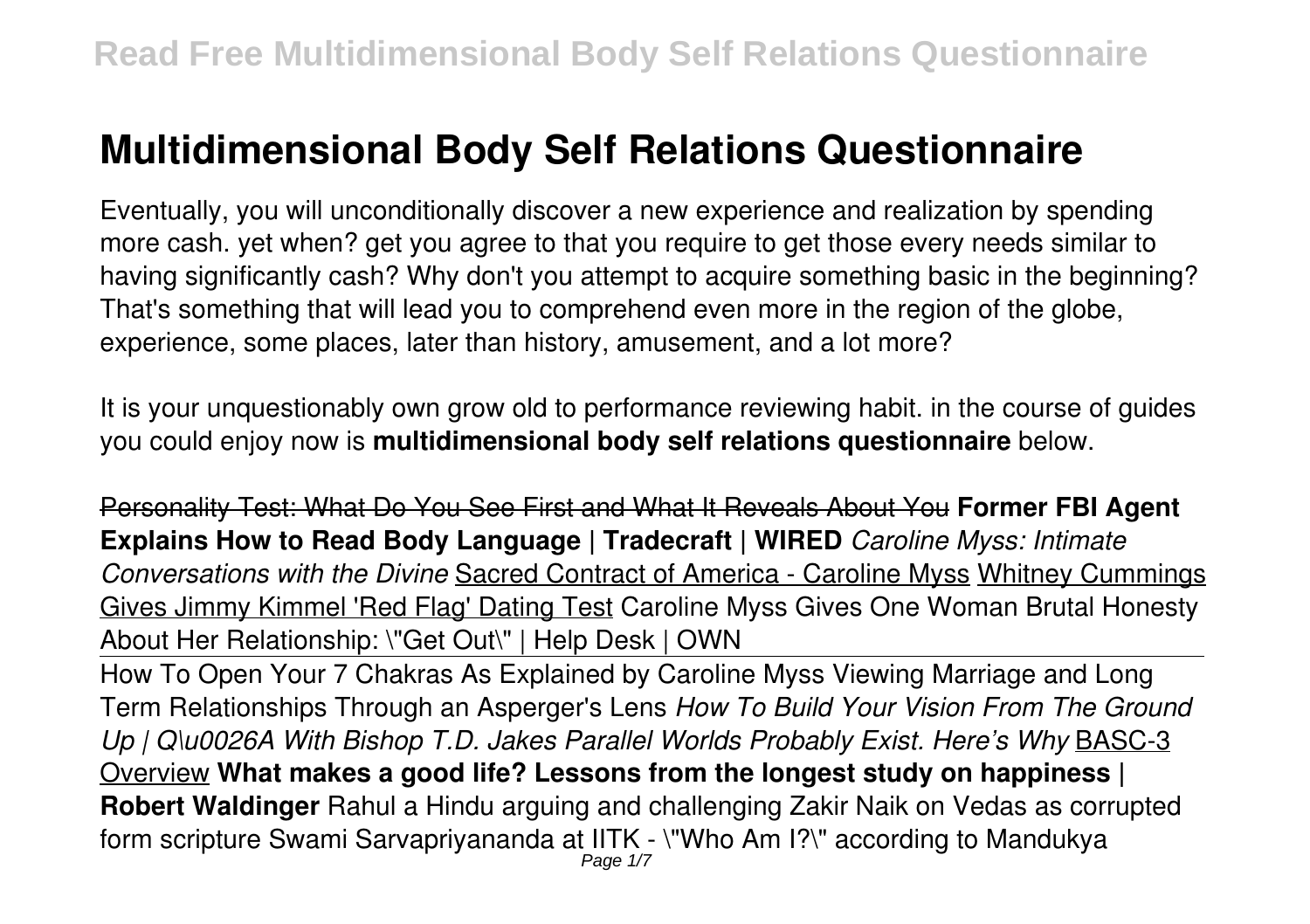Upanishad-Part 1 **The Power Of The Heart And How It Affects Our Energy! - By.Gregg Braden (Powerful!)** Choices that can Change your Life | Caroline Myss | TEDxFindhornSalon Emotional Intelligence: Using the Laws of Attraction | D. Ivan Young | TEDxLSCTomball The surprising beauty of mathematics | Jonathan Matte | TEDxGreensFarmsAcademyBhagwat Geeta Saar - ????? ???? ?? ???? ??? 10 ???? ??? || How to reach God? Change anything! Use skillpower over willpower | Al Switzler | TEDxFremont Caroline Myss - Prayer, Guidance \u0026 Grace Love in Action - Caroline Myss

The Relational Self | Terri Apter | TEDxWarwickSalonEmotion regulation - prof. Stefan G. Hofmann Learning How to Trust Your Body's Wisdom Meaning-Centred Psychotherapy - Dr Joel Vos, PhD Lecture 6: Personality and self concept **Why do the Brightest Stars Burn? The Psychology of Humor Twins reared apart from birth: the science behind the fascination with Nancy Segal** Vineland-3 Overview Multidimensional Body Self Relations Questionnaire

(PDF) Multidimensional Body-Self Relations Questionnaire–Appearance Scales-Greek Version | Marios Argyrides - Academia.edu Academia.edu is a platform for academics to share research papers.

(PDF) Multidimensional Body-Self Relations Questionnaire ...

Multidimensional Body-Self Relations Questionnaire-Appearance ScalesThe Multidimensional Body-Self Relations Questionnaire-Appearance Scales (MBSRQ-AS;Cash, 2000; Argyrides & Kkeli, 2013 for the ...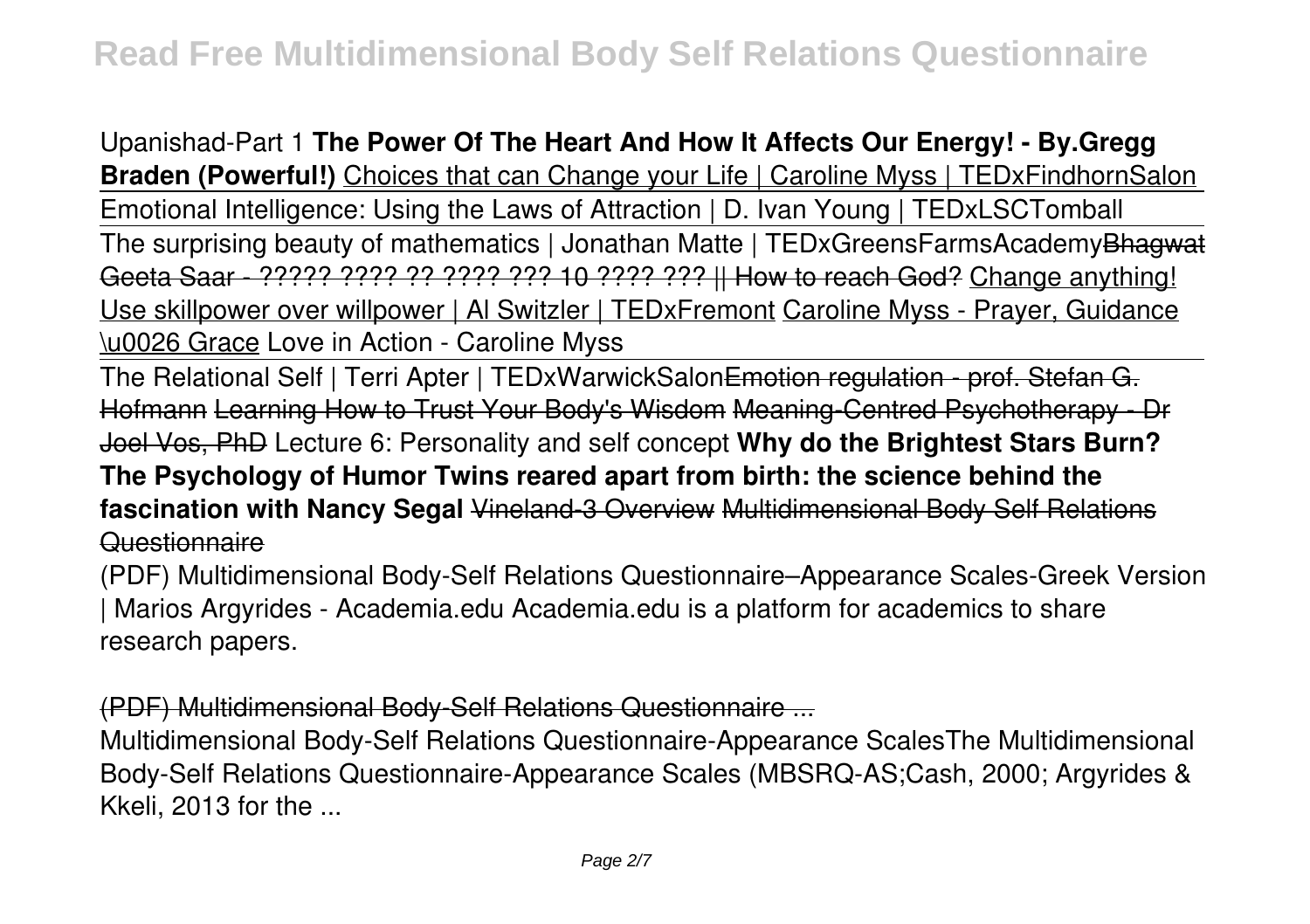# (PDF) Multidimensional Body-Self Relations Questionnaire ...

Abstract. The psychometric properties of a Greek version of the Multidimensional Body-Self Relations Questionnaire-Appearance Scales (MBSRQ-AS) were studied. A total of 1,312 high school students (463 boys, 849 girls) were administered the Greek MBSRQ-AS, the Greek Appearance Schemas Inventory-Revised (ASI-R) and the Greek Sociocultural Attitudes Towards Appearance Questionnaire-3 (SATAQ-3).

#### Multidimensional body-self relations questionnaire ...

Development of the Original Body–Self Relations Questionnaire In the early 1980s, this author, in collaboration with colleague Barbara Winstead, conceived a new approach to the assessment of body image.

## Multidimensional Body–Self Relations Questionnaire (MBSRQ ...

Multidimensional Body-Self Relations Questionnaire. 1. My body is sexually appealing. 2. I like my looks just the way they are. 3. Most people would consider me good-looking. 4. I like the way I look without my clothes on.

#### Multidimensional Body-Self Relations Questionnaire

(PDF) MULTIDIMENSIONAL BODY-SELF RELATIONS QUESTIONNAIRE–APPEARANCE SCALES: PSYCHOMETRIC PROPERTIES OF THE GREEK VERSION 1 | Marios Argyrides - Academia.edu Academia.edu is a platform for academics to share research papers.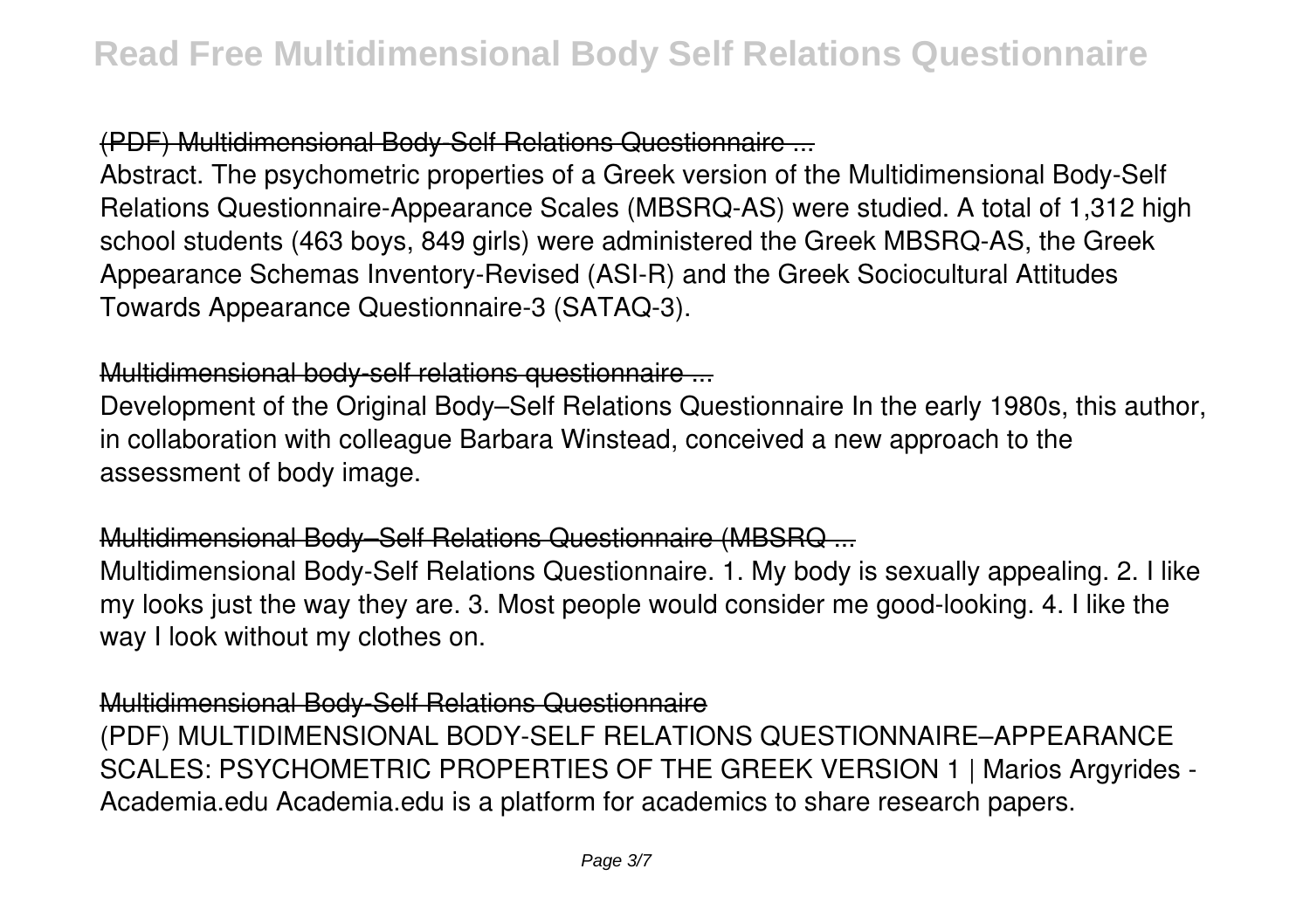# (PDF) MULTIDIMENSIONAL BODY-SELF RELATIONS QUESTIONNAIRE ...

The Multidimensional Body-Self Relations Questionnaire (MBSRQ) is a well-validated selfreport inventory for the assessment of body image. Body image is conceived as oneâs attitudinal dispositions toward the physical self. As attitudes, these dispositions include evaluative, cognitive, and behavioral components.

#### Thomas F. Cash :: Body Image Assessments :: MBSRQ

How to cite Development of the Original Body–Self Relations Questionnaire In the early 1980s, this author, in collaboration with colleague Barbara Winstead, conceived a new approach to the assessment of body image.

# Multidimensional Body–Self Relations Questionnaire (MBSRQ ...

The psychometric properties of a Greek version of the Multidimensional Body-Self Relations Questionnaire–Appearance Scales (MBSRQ–AS) were studied. A total of 1,312 high school students (463 boys, 849 girls) were administered the Greek MBSRQ–AS, the Greek Appearance Schemas Inventory–Revised (ASI–R) and the Greek Sociocultural Attitudes Towards Appearance Questionnaire–3 (SATAQ–3).

## Multidimensional Body-Self Relations Questionnaire ...

The Multidimensional Body-Self Relations Questionnaire (MBSRQ) is a 69-item self-report inventory for the assessment of self-attitudinal aspects of the body-image construct.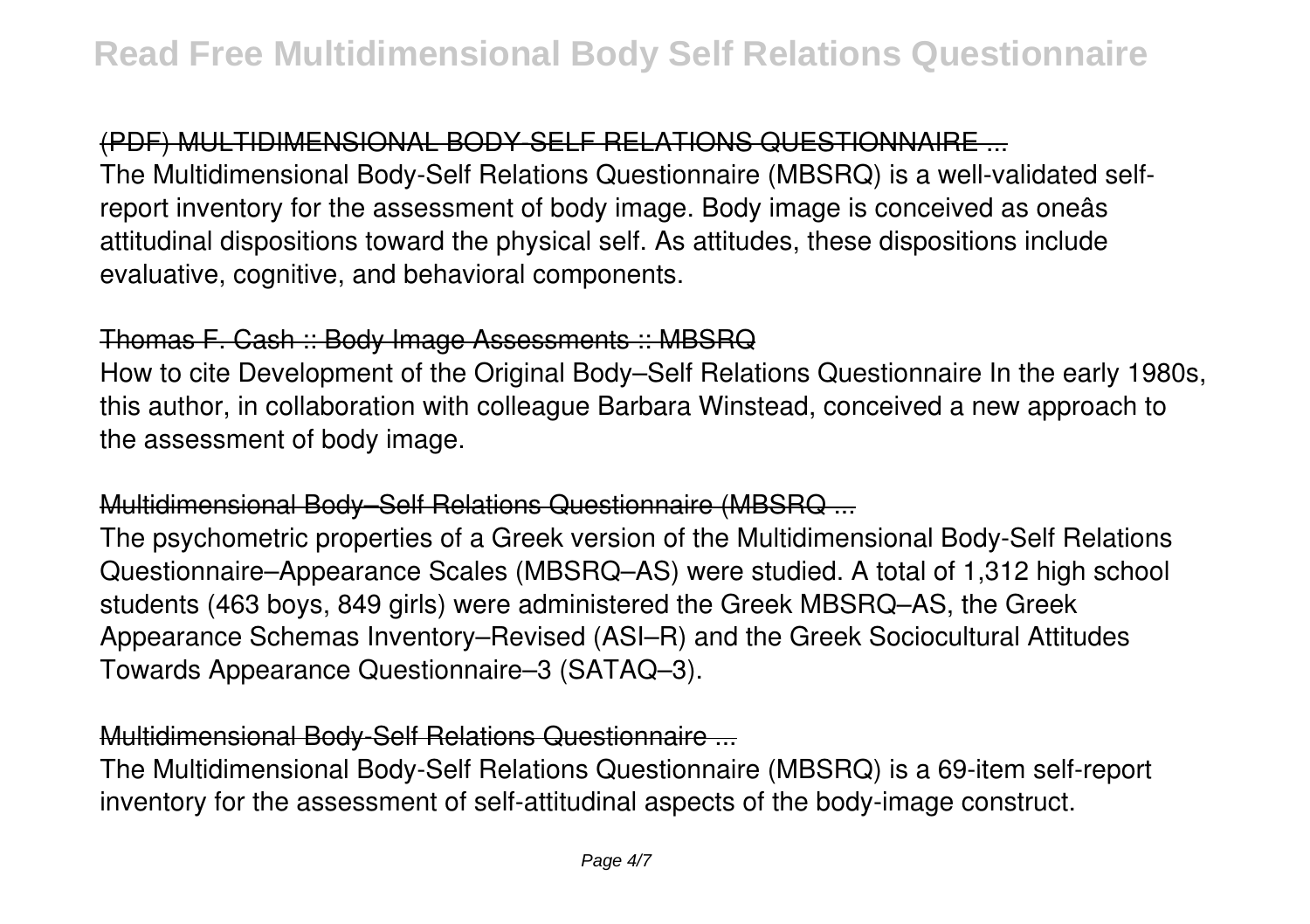# THE MULTIDIMENSIONAL BODY-SELF RELATIONS QUESTIONNAIRE ...

The Multidimensional Body-Self Relations Questionnaire (MBSRQ) is a widely used questionnaire that measures body image as a multidimensional construct. The Appearance Scales (AS) of the MBSRQ (Appearance Evaluation, Appearance Orientation, Body Areas Satisfaction, Overweight Preoccupation and Self-Classified Weight) are subscales which facilitate a parsimonious assessment of appearance-related aspects of body image.

## German version of the Multidimensional Body-Self Relations ...

The Multidimensional Body-Self Relations Questionnaire (MBSRQ) is the most comprehensive instrument to assess body image.

## Multidimensional Body-Self Relations Questionnaire ...

Body image is an important concept when assessing mental health and, thus, a target for intervention work. The common approach to assess body image is via self-report and, consequently, it is important to assess stability and susceptibility of items to random change. Participants (N = 99, aged: 18–30 years) completed the 34-item Multidimensional Body Self-Relations Questionnaire-Appearance Scales (MBSRQ-AS) twice, separated by two weeks.

## Are the Multidimensional Body Self-Relations Questionnaire ...

The 34-item Multidimensional Body-Self Relations Questionnaire-Appearance Scales (MBSRQ-AS) is a widely-used measure of multidimensional body image. Here, we examined the psychometric properties of a Bahasa Malaysia (Malay) translation of the MBSRQ-AS.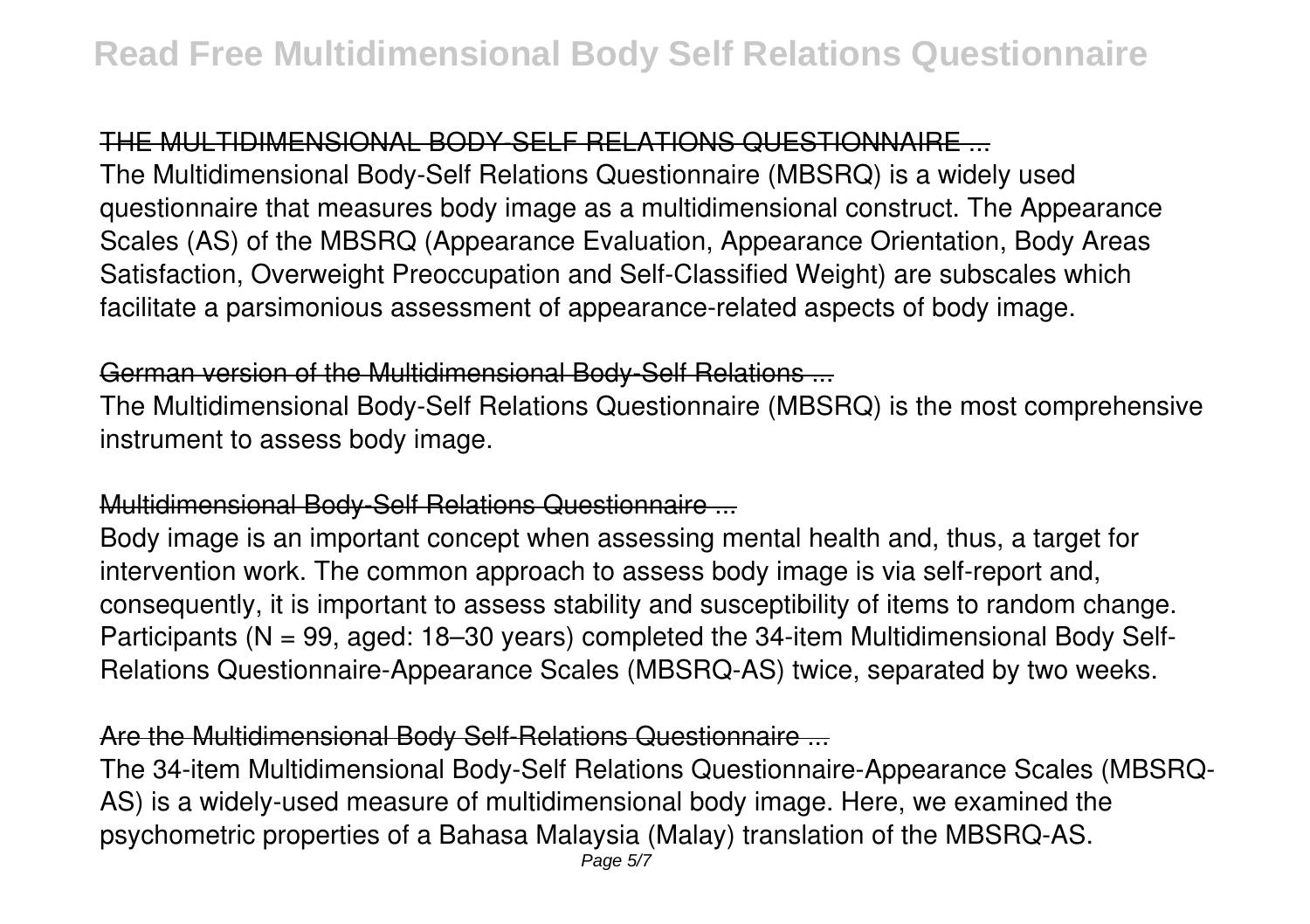# Dimensional structure, psychometric properties, and sex ...

The common approach to assess body image is via self-report and, consequently, it is important to assess stability and susceptibility of items to random change. Participants ( $N = 99$ , aged: 18–30 years) completed the 34-item Multidimensional Body Self-Relations Questionnaire-Appearance Scales (MBSRQ-AS) twice, separated by two weeks. Stability was quantified by calculating the test–retest differences for each item, with a stable item showing 90% of respondents' differences within a ...

#### Are the Multidimensional Body Self-Relations Questionnaire ...

They completed the 'Rosenberg Self-Esteem Scale' and the 'Multidimensional Body-Self Relations Questionnaire'. The results indicated, contrary to a common misconception, that body-image concerns are significant to self-esteem in older adulthood, but that these vary by age and gender.

# Body image and self-esteem in older adulthood | Ageing ...

(e.g., 'I compare my figure to others to see if I am overweight or underweight') The Physical appearance comparison Scale is used alongside other scales as measures of physical appearance concerns. The Multidimensional body-self relations questionnaire (MBSRQ) is a 69-item self-report inventor...

## Multidimensional Body-Self Relations Questionnaire In